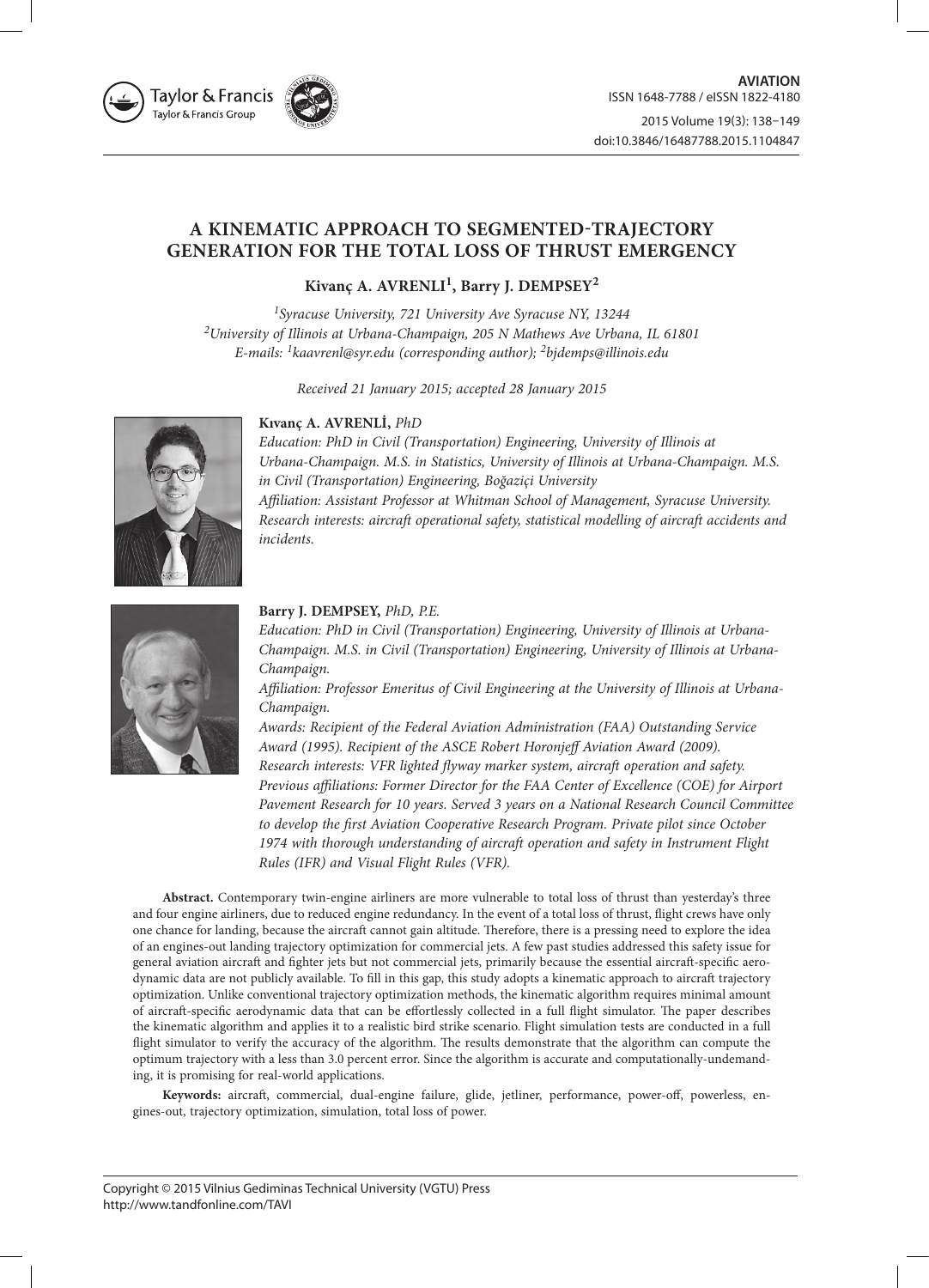# **Notations**

- $\Delta V_C$  Compressibility correction to convert calibrated airspeed into equivalent airspeed.
- $\begin{split} \Delta X_{C_j} \\ \Delta X_{L_i} \end{split}$ ∆*X* Change in abscissa over circular segment *j*.
- 
- $\Delta X_{L_i}$  Change in abscissa over linear segment *i*.<br> $\Delta X_{T_{i,i}}$  Change in abscissa over the transition Change in abscissa over the transition segment connecting linear segment *j* to circular segment *j*.
- $\Delta X_{T_{i, j+1}}$ Change in abscissa over the transition segment connecting linear segment *j+1* to circular segment *j*.
- $\Delta Y_{C_j}$ <br> $\Delta Y_{L_i}$ ∆*Y* Change in ordinate over circular segment *j*.
- 
- $\Delta Y_{L_i}$  Change in ordinate over linear segment *i*.<br> $\Delta Y_{T_{i,i}}$  Change in ordinate over the transition Change in ordinate over the transition segment connecting linear segment *j* to circular segment *j*.
- $\Delta Y_{T_{j,j+1}}$ Change in ordinate over the transition segment connecting linear segment *j+1* to circular segment *j*.
- ∆*Z* Altitude loss over circular segment *j*.
- $\Delta Z_{C_j}$ <br> $\Delta Z_{L_i}$

 $\Delta Z_{L_i}$  Altitude loss over linear segment *i*.<br> $\Delta Z_{T_{i,i}}$  Altitude loss over the transition seg-*Altitude loss over the transition segment con*necting linear segment *j* to circular segment *j*.

- $\Delta Z_{T_{j,j+1}}$ Altitude loss over the transition segment connecting linear segment *j+1* to circular segment *j*.
- ∆θ*<sup>j</sup>* Total change in aircraft heading (°) over circular segment *j* and the adjacent transition segments.
- $\Delta\Theta_{C_i}$ Change in aircraft heading (°) over circular segment *j*.
- $\Delta\pmb{\theta}_{T_{i,j}}$  . Change in aircraft heading (°) over the transition segment connecting linear segment *j* to circular segment *j*.
- $\Delta\Theta_{T_{i,i+1}}$  Change in aircraft heading (°) over the transition segment connecting linear segment *j+1* to circular segment *j*.
- $a_v, b_v, c_v, d_v$  Coefficients of cubic spline.
- *Cj* Circular segment *j*.
- $\cot(\gamma)_{v,\phi}$  Engines-out glide ratio at calibrated airspeed  $\nu$ , and bank angle  $\varphi$ .
- $\overline{d}$  Average relative difference for true airspeed between two consecutive iterations.
- *ETouchdown* Elevation of the intended touchdown point.
- *Cj E* Average elevation of circular segment *j*.
- ' *Cj E* Average elevation of circular segment *j* expressed in feet.
- *g* Gravitational acceleration.
- *k* Iteration number.
- *<sup>i</sup> L* Linear segment *i*.
- *R*<sup>2</sup> Coefficient of determination for a statistical model.
- 
- $S_{L_1}$  Length of linear segment *i*.<br> $T_{i,j}$  The transition segment con The transition segment connecting linear segment *j* to circular segment *j*.
- $T_{j,j+1}$  The transition segment connecting linear segment *j+1* to circular segment *j*.
- *v* Calibrated airspeed.
- $v_T$  True airspeed.
- $\overline{v}_{T,i}$  Average true airspeed over circular segment *j*.
- $X_0$  Abscissa of the aircraft position at the beginning of the engines-out landing maneuver.
- *XTouchdown* Abscissa of the intended touchdown point.
- *Y*<sub>0</sub> Ordinate of the aircraft position at the beginning of the engines-out landing maneuver.
- *YTouchdown* Ordinate of the intended touchdown point.
- ρ Air density at the altitude that the aircraft is flying.
- $\rho_0$  Air density at sea level on a standard day.
- $\theta_0$  Aircraft heading (°) at the beginning of the engines-out landing maneuver.

 $θ$ <sub>Touchdown</sub> Intended aircraft heading (°) at touchdown

- $θ$ <sub>*i*</sub> Aircraft heading (°) along linear segment *i*.
- $\dot{\varphi}$  Roll rate ( $\degree$ /s).
- ϕ Bank (roll) angle (°).
- ϕ*<sup>j</sup>* Bank angle (°) for circular segment *j*.
- $\varphi_{\text{max}}$  Maximum allowable bank angle (°) for the engines-out landing maneuver.

# **1. Introduction**

# **1.1.The total loss of thrust emergency**

While 87% of the U.S. commercial fleet consisted of three and four engine aircraft in 1965 (Dolbeer *et al*. 2013), today more than 96% of air travelers are transported by twin-engine jets (RITA 2014). Contemporary twin-engine jets offer superior fuel efficiency and lower noise levels than three or four engine jets (Peeters *et al*. 2005). However, they have cut down engine redundancy due to the reduced number of engines. A statistical analysis of the FAA Wildlife Strike Database shows that contemporary twin-engine jets are 15 times more likely to undergo a total loss of thrust in the event of a bird strike when compared to three and four engine jets (Avrenli, Dempsey 2015). In the near future, a total loss of thrust due to a bird strike is expected to occur more frequently due to the substantial increase in North American large bird populations (Dolbeer *et al*. 2013; Dolbeer 2009; Nicholson, Reed 2011), and the fact that modern-day turbofan engines are not tested for large birds (Transport Canada 2004). Unlike single-engine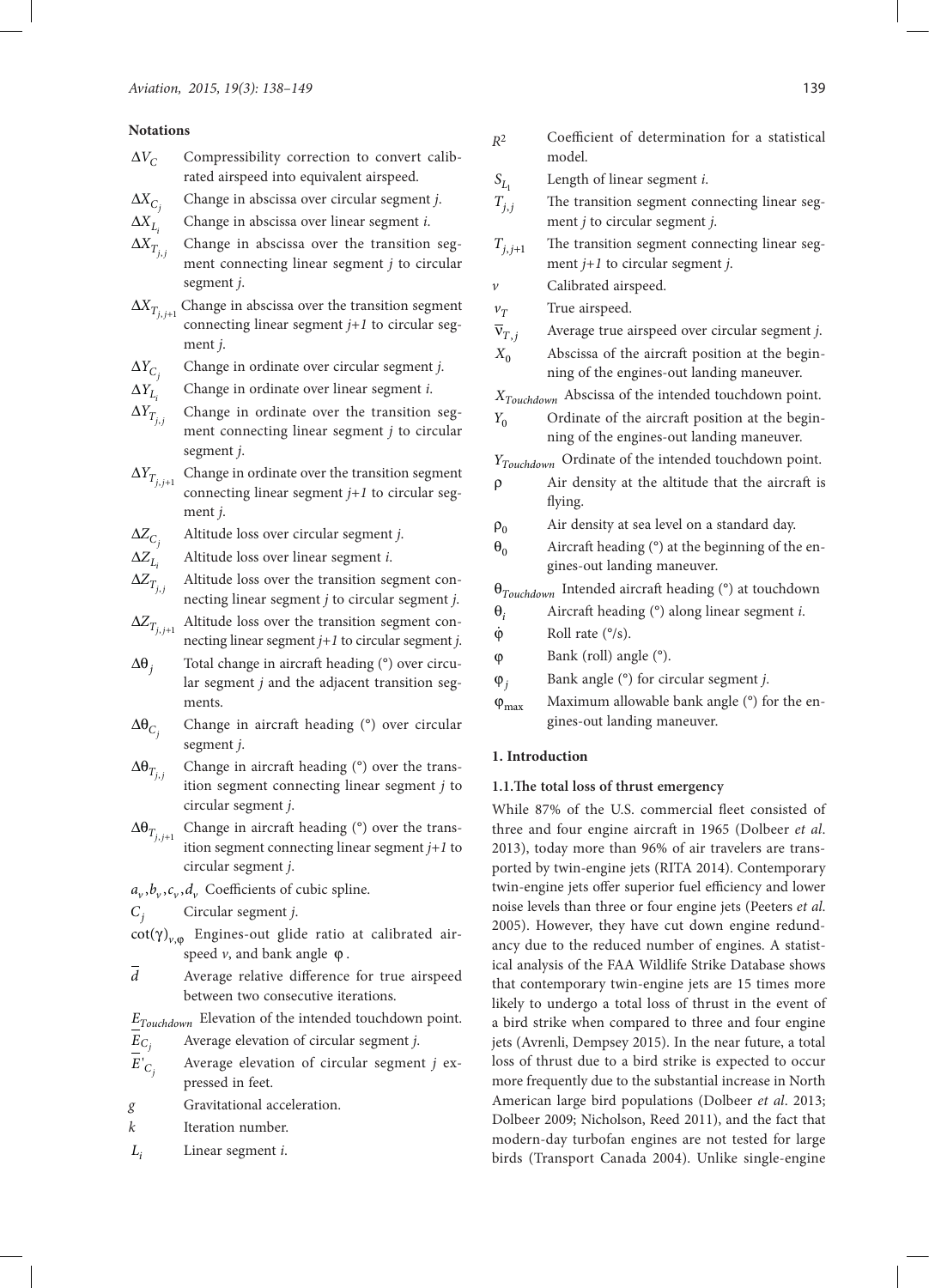failure or partial loss of thrust, the aircraft cannot gain altitude in the occurrence of a total loss of thrust. Thus, the flight crew has only one chance for landing, and there is no room for human error. Otherwise, a total loss of thrust may lead to severe consequences such as the Dana Air Flight 992 that resulted in 163 fatalities in 2012 (Holland 2012).

To address the total-loss-of-thrust emergency, quick reference handbooks are designed to enable speedy and successful recovery of at least one engine. Airliner type-rating programs assume that a total loss of thrust culminates in at least one engine recovery, and do not require simulator training for an engines-out emergency landing (FAA 2008; CFR 2014). If an engine restart cannot be achieved in a real-life emergency, airline pilots are left with virtually no guidance on how to manage the emergency situation. Therefore, there is a pressing need to develop the idea of an engines-out landing trajectory optimization for commercial aircraft.

#### **1.2. Definition of the problem**

A number of studies (Rogers 1995; Hoffren, Raivio 2000; Hyde 2005; Shapira, Ben-Asher 2005; Atkins *et al*. 2006; Brinkman, Visser 2007; Adler *et al*. 2012) addressed the engines-out landing trajectory optimization. These studies targeted single-engine general aviation aircraft such as the Beech Bonanza Model 33A 285 (Rogers 1995), Van's Aircraft RV-4 (Hyde 2005) and Cessna 172 Skyhawk (Adler *et al*. 2012), and single-engine fighter jets such as the Bae Hawk Mk.51 (Hoffren, Raivio 2000) and Lockheed-Martin F-16 (Shapira, Ben-Asher 2005; Brinkman, Visser 2007). However, none of these studies addressed commercial jets, primarily because conventional trajectory optimization algorithms require aircraft-specific aerodynamic-coefficient data<sup>1</sup>, which is not released by commercial aircraft manufacturers. The unreleased data may be collected in full flight simulators, but it would require several hours of flight simulation tests, which would render it costly and impractical. Due to the inaccessibility of the aerodynamic-coefficient data, the idea of an engines-out landing trajectory optimization considering commercial jets has not been addressed in detail.

#### **2. Objectives**

In order to fill in the gap in the literature sources, the objective of this study is to develop a trajectory optimization algorithm for commercial jets in a total loss of thrust emergency. Contrary to conventional trajectory generation algorithms, the proposed algorithm will adopt a kinematic approach, and will *not* require the input of aerodynamic-coefficient data for the aircraft in

question. To achieve the objective, the study aims to carry out the following tasks:

- 1) develop a trajectory optimization algorithm for the total-loss-of-thrust emergency using a kinematic approach;
- 2) demonstrate the application of the algorithm through a realistic total-loss-of-thrust scenario.
- 3) assess the accuracy of the proposed algorithm through flight simulation tests;
- 4) assess the sensitivity of the proposed algorithm for modeling uncertainties;

The findings can enable aviation practitioners to identify safe landing maneuvers in possible total-loss-ofthrust emergencies for commercial jets. Consequently, the findings can be utilized in airliner type-rating programs, design of airport environments and evaluation of aircraft-airport compatibility. The findings can also be utilized to develop adaptive flight planners that can achieve real-time trajectory optimization in the totalloss-of-thrust emergency.

### **3. Background**

A number of studies have been focused on the engines-out trajectory optimization for general aviation aircraft and fighter jets, but *not* for commercial jets. Rogers (1995) utilized a simplified point-mass model to compute the optimal steady-state turn-back maneuver to the departure airport for a Beech Bonanza aircraft undergoing a total loss of thrust during the initial climb. Hoffren and Raivio (2000) used the point mass dynamics to compute the maximum-glide-range trajectory for a BAe Hawk Mk.51 aircraft. Hyde (2005) utilized the "Optimal Trajectories by Implicit Simulation" (OTIS) software package to compute the minimum-altitude-loss trajectory to the departure airport for a Van's Aircraft RV-4 undergoing a total loss of thrust during the initial climb. Shapira and Ben-Asher (2005) formulated an analytical algorithm that converts airspeed excess into altitude and range in the occurrence of a total loss of thrust, and demonstrated the application of the algorithm on a Lockheed-Martin F-16 aircraft. Atkins, Portillo and Strube (2006) employed the point-mass dynamics to develop a real-time segmented-trajectory generation algorithm for the totalloss-of-thrust emergency, and demonstrated the application of the algorithm for a general aviation aircraft. Brinkman and Visser (2007) utilized the point-mass equations of motion to formulate the conditions under which a return to the departure runway is a safe option for a Lockheed-Martin F-16 aircraft undergoing a total loss of thrust during the initial climb. Adler, Bar-Gill and Shimkin (2012) formulated a six-dimensional optimal control problem to develop a 3-D trajectory planning algorithm, and applied the algorithm to a Cessna 172 Skyhawk undergoing a total loss of thrust.

<sup>1</sup> Such as the lift coefficient versus angle-of-attack and the drag polar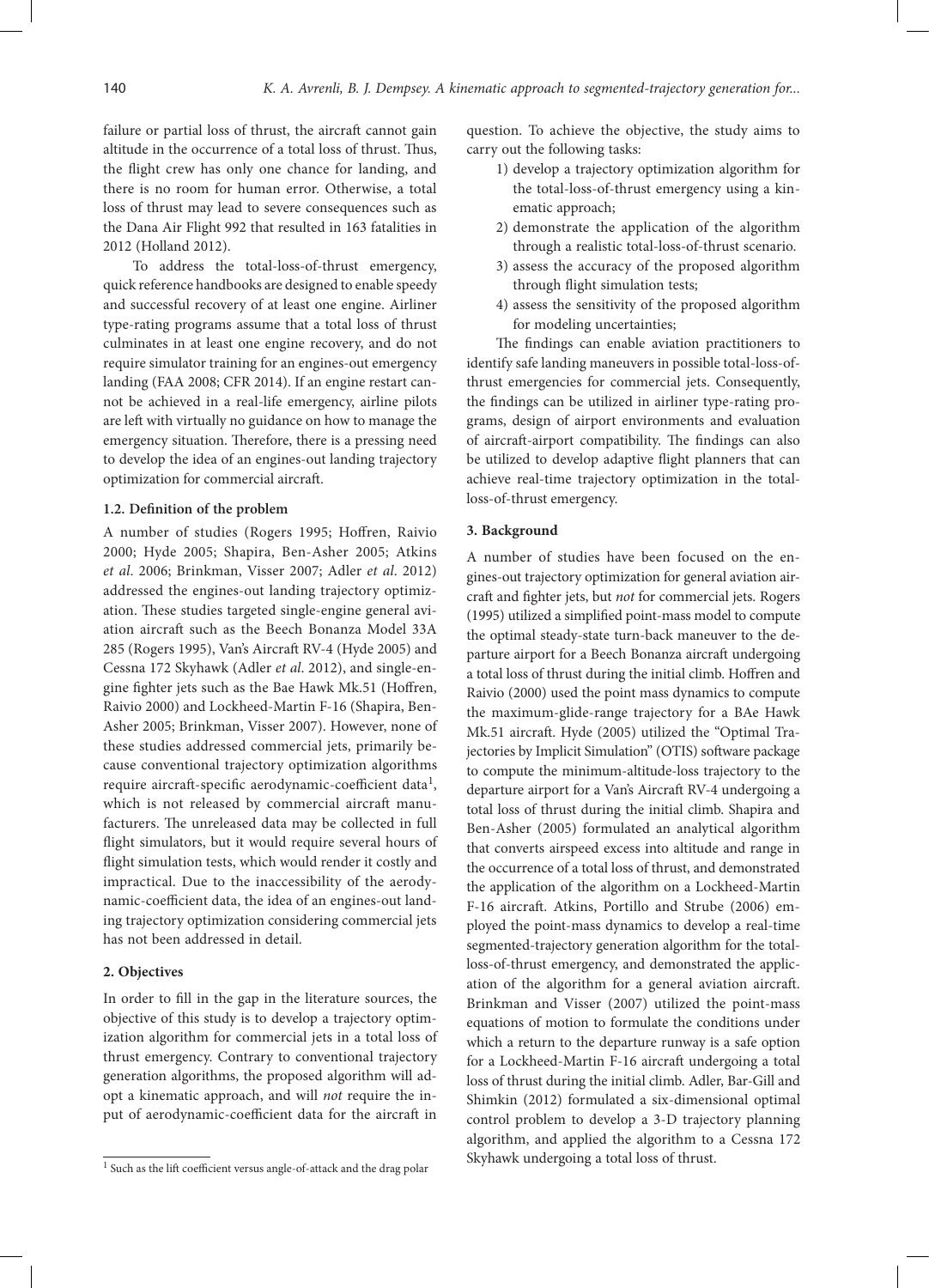All aforementioned studies involved methodologies that require the input of aircraft-specific aerodynamic-coefficient data, which is not publically available for commercial jets. Without the essential aerodynamic input data, these methodologies are not applicable to commercial aircraft. This study is the first of its type to explore the idea of an engines-out trajectory optimization for commercial jets, and will bring this underdeveloped idea to maturity by adopting a kinematic approach.

#### **4. Characteristics of the optimum trajectory**

### **4.1. Practical feasibility**

To be of practical value, the optimum landing trajectory should:

- *not* require non-trivial and complex changes in the flight path angle and bank (roll) angle (Hoffren, Raivio 2000);
- be simple enough to follow in an emergency situation (Kelly *et al*. 1982);
- be compressible to simple and general pilot and air traffic control (ATC) commands (Hoffren, Raivio 2000).

Therefore, the optimization algorithm will be formulated allowing for the following:

- 1) the optimum landing trajectory will be defined assuming a constant calibrated airspeed, because the airspeed is directly related to the flight path angle (Anderson 2007), and it would be significantly more practical and intuitive for flight crews to maintain a given airspeed rather than to follow a set of complex pitch attitude directives;
- 2) the optimum landing trajectory will not require more than three banked turns. Otherwise, too many changes in the bank (roll) angle may not be practical to follow in an emergency situation.

#### **4.2. Segmented trajectory**

To adopt a kinematic approach, the engines-out landing trajectory is divided into three types of segments based on the bank (roll) angle state:

- 3) linear segments, where the bank angle equals 0° and a wings-level flight is performed;
- 4) transition segments, where the bank angle changes linearly from  $0^{\circ}$  up to  $\varphi_{\text{max}}$  and vice versa;
- 5) circular segments, where the bank angle retains a constant positive value of less than or equal to  $\varphi_{\text{max}}$ .

The presumed landing trajectory consists of four linear segments (*L*) interconnected with three circular segments (*C*). There is also one transition segment (*T*) directly before and after each circular segment to simulate a continuous change in the bank angle. Hence, the presumed landing trajectory is a sequence of waypoints

connected by segments of constant-trim states<sup>2</sup> as follows:

$$
L_1 \to T_{1,1} \to C_1 \to T_{1,2} \to L_2 \to T_{2,2} \to C_2 \to
$$
  

$$
T_{2,3} \to L_3 \to T_{3,3} \to C_3 \to T_{3,4} \to L_4
$$

In the occurrence of a total loss of thrust, a rapid computation of a flyable landing trajectory is required. Thus, an overly complicated formulation of the optimum trajectory should be avoided. A segmented trajectory can be quickly computed. Atkins, Portillo, and Strube (2006) showed that the execution time for a segmented trajectory generation can be achieved in less than 1.0 second in an emergency situation. A segmented trajectory can also be reduced to basic pilot and ATC commands and more easily interpreted by pilots and air traffic controllers (Atkins *et al*. 2006).

#### **5. Formulation of the optimization problem**

#### **5.1. Aerodynamic input data**

In the occurrence of a total loss of thrust, the post-failure performance characteristics of the distressed aircraft depend on the specific aerodynamic design. Therefore, a kinematic approach still requires some aircraft-specific aerodynamic data. In the proposed algorithm, the required input data is the steady-speed<sup>3</sup> engines-out glide ratio of the aircraft at a minimum of four bank angles as follows: i) 0°; ii)  $\varphi_{\text{max}}$ ; iii) two intermediate  $\varphi$  values between 0° and  $\varphi_{\text{max}}$ . A simulation methodology in (Avrenli, Dempsey 2014b) can be followed to effortlessly collect the input data in a full flight simulator in less than an hour. Once the data is collected, the least squares estimation method (Weisberg 2014) is applied to the data to build a third-degree, piecewise continuous polynomial function given in Equation (1):

$$
\cot(\gamma)_{\nu,\varphi} = a_{\nu} \cdot \varphi^2 + b_{\nu} \cdot \varphi^2 + c_{\nu} \cdot \varphi + d_{\nu}
$$
  
0<sup>o</sup> \leq \varphi \leq \varphi<sub>max</sub>. (1)

Equation (1) is used as the aerodynamic input data in the formulation of the optimization problem.

#### **5.2. Adjustables**

The adjustables for the optimization problem are defined as follows:

- $-S_{L_1}$  = length of linear segment *i.*  $S_{L_i} \ge 0$ ;  $i = 1, 2, 3, 4;$
- ∆θ*<sup>j</sup>* = total change in aircraft heading (°) over circular segment *j* and the adjacent transition segments (i.e.  $C_j$ ,  $T_{j,j}$ ,  $T_{j,j+1}$ ).  $\Delta \theta_j \ge 0^\circ$ ;  $j = 1, 2, 3;$
- ϕ*<sup>j</sup>* = bank (roll) angle for circular segment *j*.  $\forall \Delta \theta_i > 0^\circ : 0^\circ < \phi_i \le \varphi$  max;  $j = 1, 2, 3$ .

Hence, the optimization problem involves a total of 10 adjustables.

<sup>2</sup> A constant-trim state cannot occur during the transition segments due to the changing roll state of the aircraft

<sup>&</sup>lt;sup>3</sup> Steady-speed refers to the constant calibrated airspeed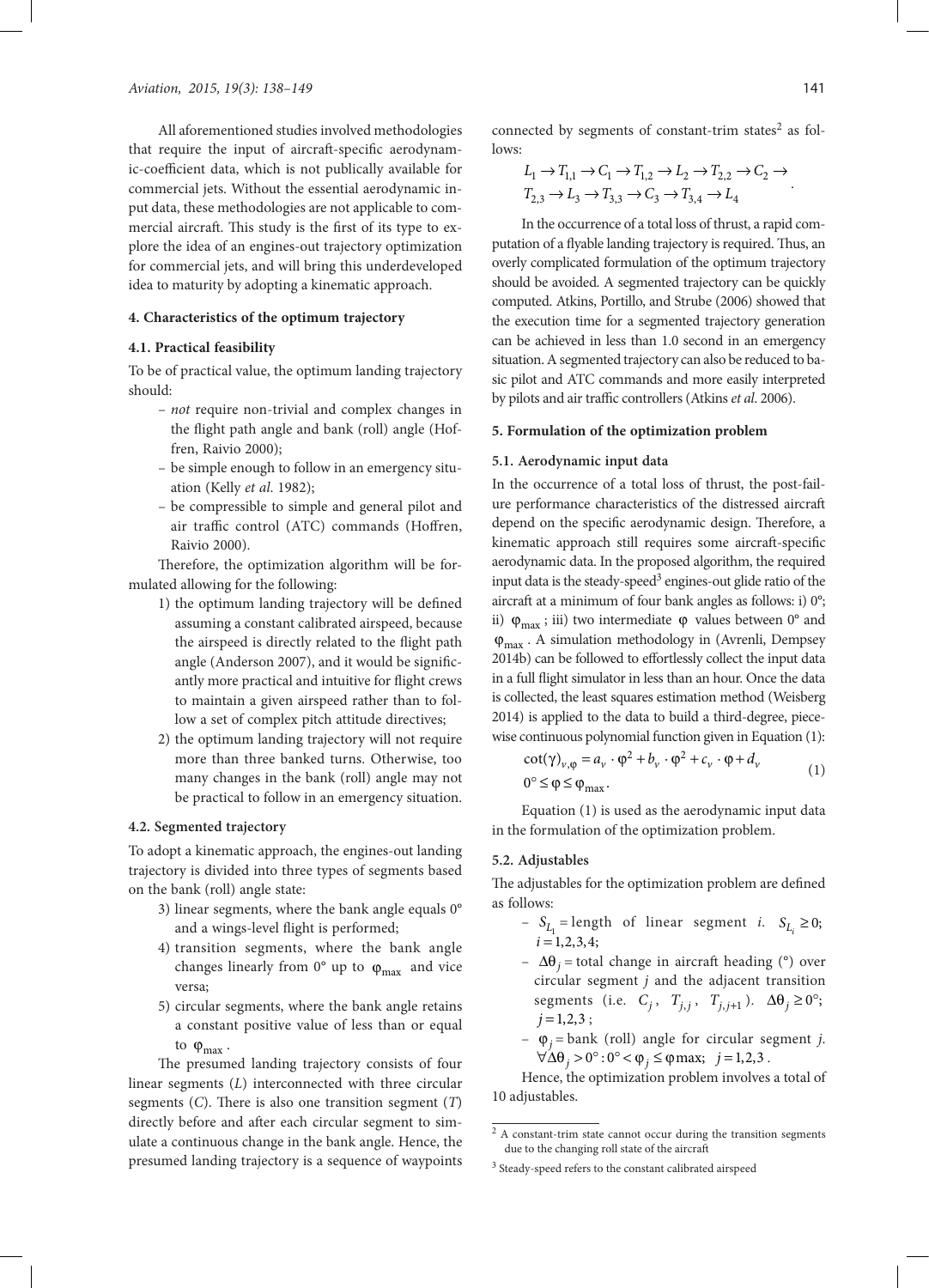#### **5.3. Objective function**

The goal of trajectory optimization is to achieve efficient energy management. In the occurrence of a total loss of thrust, the energy of the distressed aircraft stems from its airspeed and altitude. To achieve efficient energy management, the objective function aims to minimize the altitude loss required for the distressed aircraft to glide to an intended landing site within the degraded flight envelope. The objective function is formulated in Equation (2) as follows:

$$
S_{l_i}, \Delta\theta_j, \varphi_j \sum_{i=1}^{4} \Delta Z_{L_i} + \sum_{j=1}^{3} \Delta Z_{C_j} + \sum_{j=1}^{3} (\Delta Z_{T_{j,j}} + \Delta Z_{T_{j,j+1}}), (2)
$$

where:

e:  
\n
$$
-\Delta Z_{T_{j,j}} = \Delta Z_{T_{j,j+1}}, \quad \sum_{i=1}^{4} \Delta Z_{L_i}, \quad \sum_{j=1}^{3} \Delta Z_{C_j} \quad \text{and} \quad
$$

$$
\sum_{j=1} (\Delta Z_{T_{j,j}} + \Delta Z_{T_{j,j+1}})
$$
 denote the total altitude  
loss over all linear, circular and transition seg-

ments, respectively.

Using  $\cot(\gamma)_{\nu,\phi}$  found from Equation (1), the altitude loss over different segments is computed based on Equations  $(3a)$ ,  $(3b)$  and  $(3c)$ :

$$
\Delta Z_{L_i} = \frac{S_{L_i}}{\cot(\gamma)_{\nu,0^\circ}}; \tag{3a}
$$

$$
\Delta Z_{C_j} = \frac{\Delta \theta_j \cdot \pi}{180^\circ} \cdot \frac{v_T^2}{g \cdot \tan \varphi_j} \cdot \frac{1}{\cot(\gamma)_{v, \varphi_j}}; \tag{3b}
$$

$$
\Delta Z_{T_{j,j}} = \Delta Z_{T_{j,j+1}} = \frac{\varphi_j}{\varphi} \cdot \nu_T \cdot \frac{2}{\cot(\gamma)_{\nu,\varphi_j} + \cot(\gamma)_{\nu,0^\circ}}, (3c)
$$

where:

- 2 · tan *T j v g*  $\sqrt{\nu_{\rm T}^2}$  $\left[\frac{1}{g \cdot \tan \varphi_j}\right]$  equals the radius of the banked turn for circular segment *j* (Anderson 2007);
- $\frac{\Psi_j}{\omega} \cdot \nu_T$  $|\varphi_i|$  $\left[\begin{array}{c} V_T \\ \hline \varphi \end{array}\right]$  equals the length of each transition

segment connected to circular segment *j*;

- 
$$
v_T \approx v \cdot \sqrt{\frac{\rho_0}{\rho}}
$$
 is the true airspeed for subsonic

flights below 10,000 ft above mean sea level (AMSL) (Blake 2009a).

If the total-loss-of-thrust emergency occurs above 10,000 ft AMSL, the compressibility correction (i.e.  $\Delta V \perp C$ ) must be applied to the calibrated airspeed to predict the required altitude loss accurately (Blake 2009a).

#### **5.4. Constraints**

The landing trajectory starts at the initial aircraft position, and ends at the intended touchdown point. This is formulated as a set of geometric constraints as given in Equations (4a) through (4c) as follows:

$$
\sum_{i=4}^{4} \Delta X_{L_i} + \sum_{j=1}^{3} \Delta X_{C_j} + \sum_{j=1}^{3} (\Delta X_{T_{j,j}} + \Delta X_{T_{j,j+1}}) = (4a)
$$
  

$$
X_{Touchdown} - X_0;
$$

$$
\sum_{i=4}^{4} \Delta Y_{L_i} + \sum_{j=1}^{3} \Delta Y_{C_j} + \sum_{j=1}^{3} (\Delta Y_{T_{j,j}} + \Delta Y_{T_{j,j+1}}) =
$$
\n
$$
Y_{T_{j+1}} - Y_{S_{j}}.
$$
\n(4b)

 $\boldsymbol{0}$ ; *Touchdown Y Y* −

$$
\sum_{j=1}^{3} \Delta \theta_{C_j} + \sum_{j=1}^{3} (\Delta \theta_{T_{j,j}} + \Delta \theta_{T_{j,j+1}}) = \theta_{Touchdown} - \theta_0, \quad (4c)
$$

where:

 $-$  ∆*X*<sub>*L*</sub> and ∆*Y*<sub>*L*</sub> are computed from Equations (5a) and (5b):

$$
\Delta X_{L_i} = S_{L_i} = \sin \theta_i \tag{5a}
$$

$$
\Delta Y_{L_i} = S_{L_i} \cdot \sin \theta_i ; \qquad (5b)
$$

–  $\Delta X_{C_j}$  and  $\Delta Y_{C_j}$  are computed from Equations (6a) and (6b) based on circular arc properties:

$$
\Delta X_{C_j} = \frac{\text{Sign}(\Delta \theta_j) \cdot v_T^2}{g \cdot \tan \varphi_j} \cdot \left[\sin\left(\theta_0 + \Delta \theta_{T_{j,j}} + \sum_{n=1}^{j-1} \Delta \theta_n\right)\right],\tag{6a}
$$

$$
-\sin\left(\theta_0 - \Delta \theta_{T_{j,j+1}} + \sum_{n=1}^{j} \Delta \theta_n\right)
$$

$$
\Delta Y_{C_j} = \frac{\text{Sign}(\Delta \theta_j) * v_T^2}{g * \tan \varphi_j} \cdot \left[\cos\left(\theta_0 + \Delta \theta_{T_{j,j+1}} + \sum_{n=1}^{j} \Delta \theta_n\right)\right],\tag{6b}
$$

$$
-\cos\left(\theta_0 - \Delta \theta_{T_{j,j}} + \sum_{n=1}^{j-1} \Delta \theta_n\right)
$$

–  $\Delta θ$ <sub>*T<sub>j,j</sub>*,  $\Delta θ$ <sub>*T<sub>j,j+1</sub>* and  $\Delta θ$ <sub>*C<sub>j</sub>*</sub> are computed from</sub></sub> Equations (7a) and (7b) based on clothoid properties (Wilde 2009):

$$
\Delta \Theta_{T_{j,j}} = \Delta \Theta_{T_{j,j+1}} = \frac{\varphi_j}{\dot{\varphi}} \cdot \frac{g \cdot \tan \varphi_j}{2 \cdot \nu_T};
$$
 (7a)

$$
\Delta\theta_{C_j} = \Delta\theta_j - 2 \cdot \Delta\theta_{T_{j,j}};
$$
\n(7b)

 $-$  Δ*X*<sub>*T<sub>i</sub>*</sub>, and Δ*Y*<sub>*T<sub>i</sub>*</sub>, are computed from Equations  $(8a)$  and  $(8b)$  based on clothoid properties (Wilde 2009):

$$
\Delta X_{T_{j,j}} = \begin{bmatrix}\n\cos\left(\theta_0 + \sum_{n=1}^{j-1} \Delta \theta_n\right) \cdot C(u) + \\
\sin\left(\theta_0 + \sum_{n=1}^{j-1} \Delta \theta_n\right) \cdot S(u) \\
\sin\left(\theta_0 + \sum_{n=1}^{j-1} \Delta \theta_n\right) \cdot C(u) \\
\Delta Y_{T_{j,j}} = \begin{bmatrix}\n\sin\left(\theta_0 + \sum_{n=1}^{j-1} \Delta \theta_n\right) \cdot C(u) \\
+\cos\left(\theta_0 + \sum_{n=1}^{j-1} \Delta \theta_n\right) \cdot S(u)\n\end{bmatrix};\n\tag{8b}
$$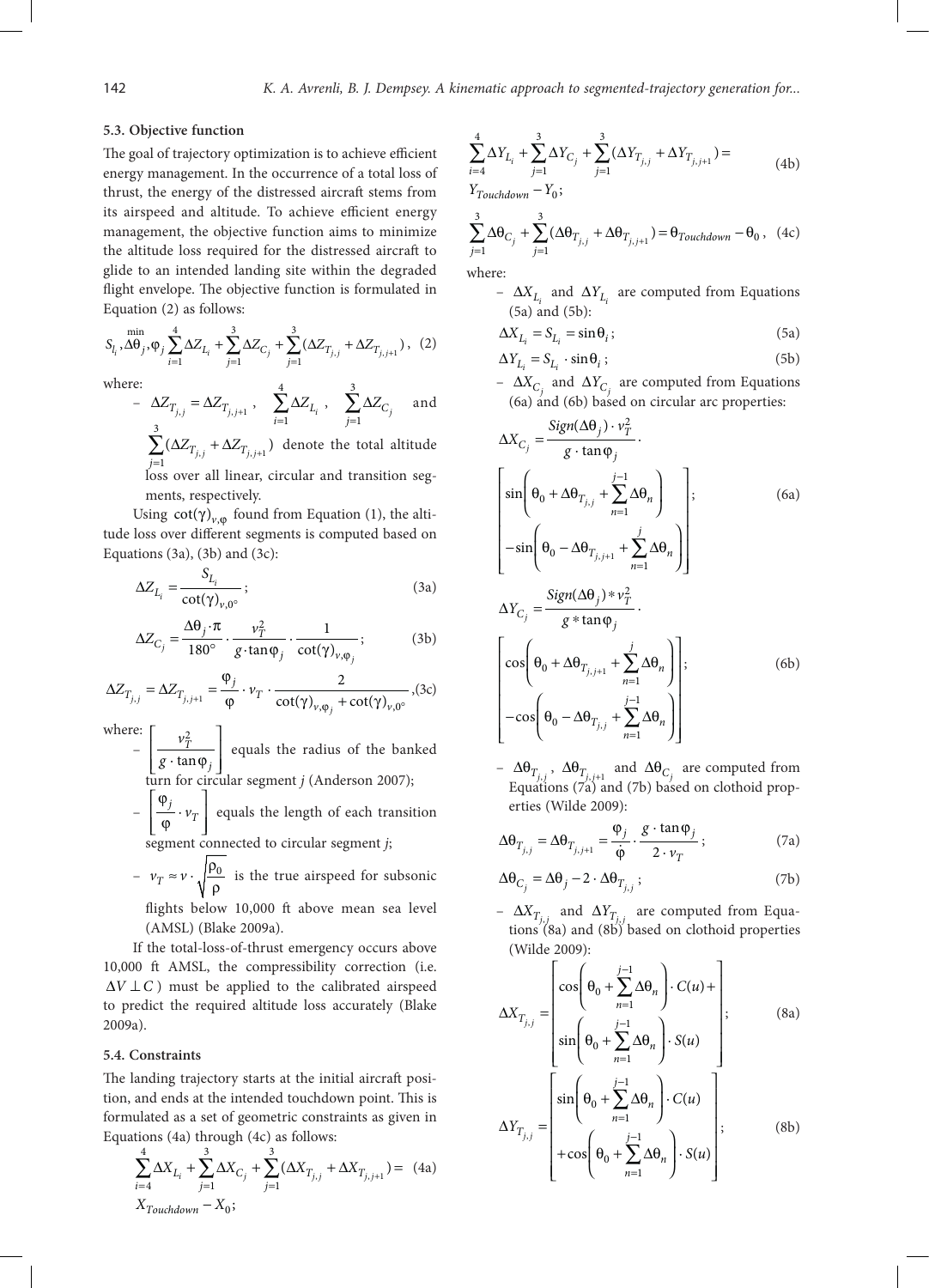$-$  ΔX<sub>T<sub>j,j+1</sub> and ΔY<sub>T<sub>j,j+1</sub> are computed from Equa-</sub></sub> tions (9a) and (9b) based on clothoid properties (Wilde 2009):

$$
\Delta Y_{T_{j,j+1}} = \begin{bmatrix} \sin\left(\theta_0 + \sum_{n=1}^j \Delta \theta_n\right) \cdot C(u) \\ + \cos\left(\theta_0 + \sum_{n=1}^j \Delta \theta_n\right) \cdot S(u) \\ + \cos\left(\theta_0 + \sum_{n=1}^j \Delta \theta_n\right) \cdot C(u) \\ \Delta X_{T_{j,j+1}} = \begin{bmatrix} \cos\left(\theta_0 + \sum_{n=1}^j \Delta \theta_n\right) \cdot C(u) \\ + \sin\left(\theta_0 + \sum_{n=1}^j \Delta \theta_n\right) \cdot S(u) \end{bmatrix}; \qquad (9b)
$$

A clothoid (i.e. Euler's spiral) can accurately represent a transition segment because a linear change in the bank angle results in an approximately linear change in the curvature (Wilde 2009).

The  $S(u)$  and  $C(u)$  functions in Equations (8a) through (9b) are the Sine and Cosine Fresnel integrals that can be accurately approximated using the series expansions of the Sine and Cosine functions (Knopp 1990).

#### **6. Solution of the optimization problem**

the altitude loss required for flying an optimal trajectory depends on the true airspeed, which depends on air density  $\left(v_T \approx v \cdot \sqrt{\frac{\rho_0}{\rho}}\right)$  (Blake 2009a). This introduces a circular reference in the optimization problem, because air density depends on altitude (Blake 2009b), and the flight altitude can only be predicted once the optimum trajectory is computed. To overcome the circular reference, an iterative procedure is proposed as follows.

- 1) Replace *all*  $v_T$  (i.e. true airspeed) terms in Equations (3), (6), (7), (8) and (9) with *v* (i.e. calibrated airspeed).
- 2) Find the preliminary solution to the optimization problem using the differential evolution algorithm (Price *et al*. 2005). The differential solution algorithm is a fast and robust optimization algorithm for continuous domains that can handle non-differentiable and nonlinear objective functions, as in this problem (Price *et al.* 2005; Simon 2013).
- 3) Based on the preliminary solution, compute the average elevation for each circular segment using Equation (10):

$$
E_{C_j} = E_{Touchdown} +
$$
  
\n
$$
\sum_{n=1}^{j} \Delta Z_{L_n} + \sum_{m=1}^{j-1} (\Delta Z_{T_{m,m}} + \Delta Z_{C_m} + \Delta Z_{T_{m,m+1}}) + (10)
$$
  
\n
$$
\Delta Z_{T_{j,j}} + \sum_{j=1}^{j} (\Delta Z_{C_j} + \Delta Z_{C_j} + \Delta Z_{T_{m,m+1}})
$$

4) Find the average true airspeed (i.e.  $v_{T,i}$ ) over each circular segment using Equation (11) (Atkins *et al.* 2006):

$$
\overline{v}_{T,j} \approx v \cdot 1.015 \left( \frac{\overline{E}_{C_j}}{1000} \right). \tag{11}
$$

Equation (11) is formulated based on the fact that the true airspeed ( $v_T$ ) corresponding to a given calibrated airspeed (*v*) increases by around 1.5 percent for every 1,000-ft increase in altitude up to 10,000 ft above sea level (Blake 2009b).

- 1) Replace each  $v<sub>T</sub>$  in Equations (3), (6), (7), (8) and (9) with  $\overline{v}_{T,i}$ , and compute the solution to the optimization problem using the differential evolution algorithm (Price *et al.* 2005).
- 2) Raised on the latter solution, re-compute the average true airspeed ( $\bar{v}_{T,i}$ ) over each circular segment using Equations (10) and (11).
- 3) Compute the average relative difference ( *d* ) between the  $\bar{v}_{T,i}$  values from the latter solution and prior solution as shown in Equation (12):

$$
\overline{d} = \frac{1}{3} \cdot \sum_{j=1}^{3} \frac{\left| (\overline{v}_{T,j})_k - (\overline{v}_{T,j})_{k-1} \right|}{(\overline{v}_{T,j})_k} \cdot 100 \,. \tag{12}
$$

4) If the average relative difference ( *d* ) is greater than 1.0 percent, repeat steps 5) through 7). Otherwise, the procedure has converged, and the latter solution is accurate enough for practical purposes.

# **7. Application of the trajectory optimization algorithm**

#### **7.1. Total-loss-of-thrust scenario**

The application of the trajectory optimization algorithm is demonstrated through a realistic bird strike scenario for the Airbus A320 aircraft, which is the best-selling commercial jet as of May 2015 (Airbus Industrie 2013; The Boeing… 2013). The data in the FAA Wildlife Strike Database shows that a total loss of thrust due to a bird strike is, statistically, most likely to occur during the initial climb below 5000 ft above ground level (AGL) (Avrenli, Dempsey 2014a). Hence, the following bird strike scenario is assumed.

1) An Airbus A320 performs a northbound takeoff from Runway 36, shown in Figure 1, and starts the initial climb. The runway is situated at mean sea level. The take-off wing configuration of the A320 aircraft is 1+F, in which the slats are extended to 18° and the flaps are extended to 10°. Wing configuration 1+F induces less drag than other takeoff configurations, and, hence, it gives a superior climb gradient and fuel efficiency (Airbus Industrie 2002).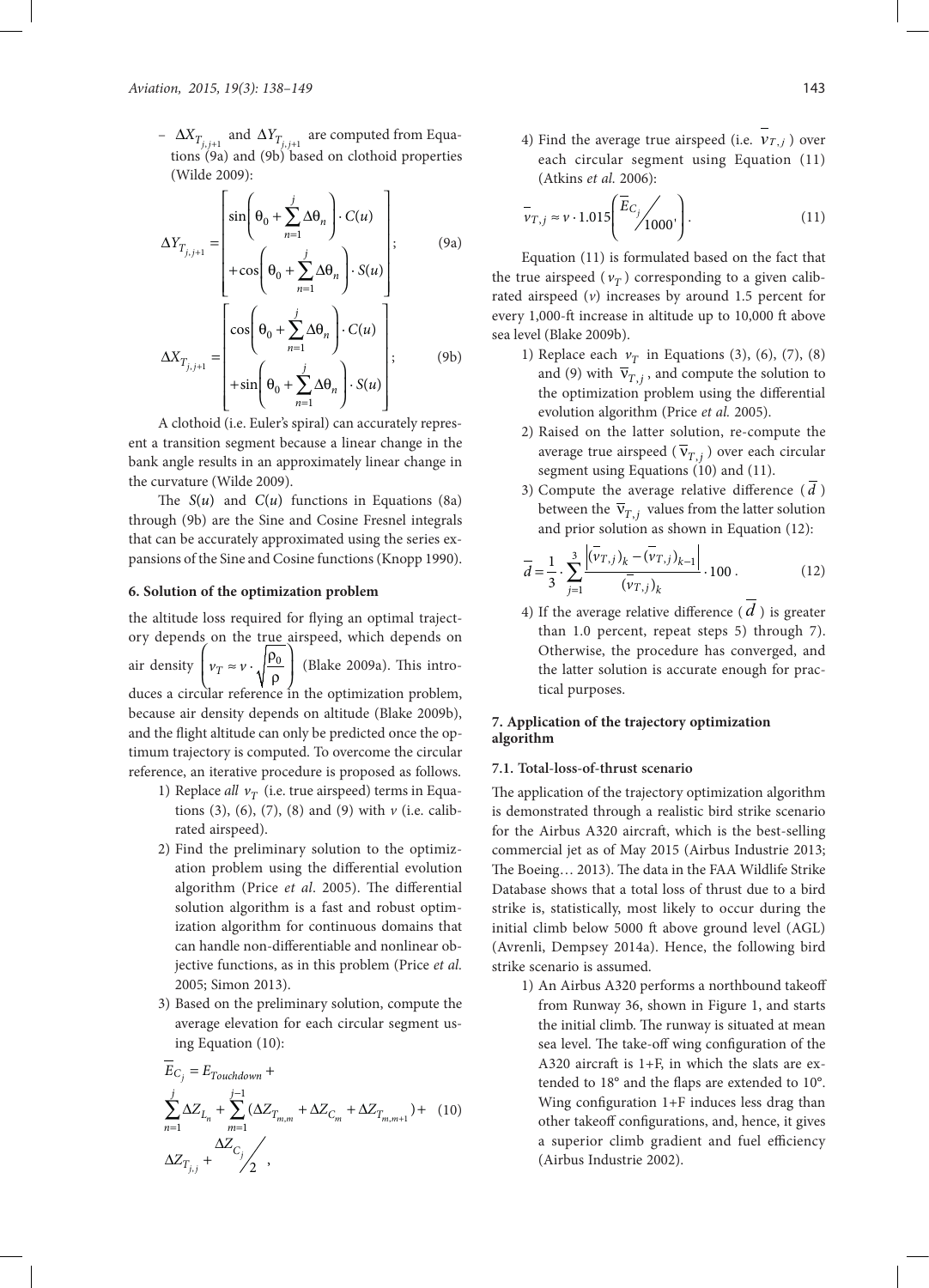- 2) Although flap retraction on the A320 aircraft may occur as early as 400 ft (Airbus Industrie 2002), it is assumed that the flap retraction is scheduled to occur at 3,000 ft AGL at the time of the departure, in accordance with the International Civil Aviation Organization's (ICAO) noise abatement departure procedure for closein noise monitors (Roberson, Johns 2008).
- 3) Before the flaps are retracted during the initial climb, the A320 encounters a flock of birds, and multiple birds are ingested into both engines, as a result both engines undergo a total loss of thrust. It is assumed that the airport environment is surrounded by an inhospitable terrain and large bodies of water, so the pilots have to attempt a turn-back maneuver to the departure airport to increase the odds of survivability.
- 4) While the aircraft is heading north at a distance of 2.0 nautical miles (nm) north of Runway 18, the pilots initiate a turn-back maneuver to Runway 18 (i.e. 0°; see Fig. 1). At this point, the aircraft weighs 70.0 tons.
- 5) It is assumed that the A320 does not have sufficient hydraulic power to change the wing configuration due to the dual-engine failure. Thus, the wing configuration remains at 1+F throughout the landing maneuver.
- 6) Since the flaps cannot be extended, the landing speed has to be greater than typical landing speeds. It is assumed that the pilots maintain 160 KCAS (knots in calibrated airspeed) throughout the landing maneuver, which approximately equals the lowest selectable airspeed (i.e.  $V_{LS}$ ) in this particular configuration. The  $V_{LS}$  provides an appropriate margin to the stall speed. For fly-bywire aircraft, like the A320,  $V_{LS}$  equals 1.23 times  $V_{S1g}$  (Airbus 2002). By minimizing the airspeed, the pilots maximize the time aloft, and minimize the runway length requirements for landing roll.

# **7.2. Aerodynamic input data**

The steady-speed engines-out glide ratio of the Airbus A320 is assessed using the simulation methodology (Avrenli, Dempsey 2014b) in a Joint Aviation Requirements Flight Simulation Training Device (JAR-FSTD) A, Level D full flight simulator. The simulator is certified under the European Aviation Safety Agency (EASA) and Joint Aviation Authorities (JAA). The exact model of the simulated aircraft is the Airbus A320-232 with wingtip fences. The simulator has been tested in "normal", "alternate", and "direct" control laws of the Airbus A320 aircraft, and simulates real aircraft behavior in all normal and abnormal flight operations. All simulations are conducted in standard day conditions, in which the air pressure equals 101.3 kPa and the air temperature equals 15°C at AMSL.



Fig. 1. Aircraft location at the beginning of the engines-out emergency landing (not drawn to scale)

The steady-speed engines-out glide ratio is assessed at 160 KCAS for the bank angles of  $0^{\circ}$ ,  $10^{\circ}$ ,  $20^{\circ}$ , and  $\varphi_{\text{max}} = 33^{\circ}$ . The maximum bank (roll) angle is limited to 33° because the bank angle is one of the flight dynamics parameters limited by the Airbus' fly-by-wire system. If the bank angle exceeds 33° with a side-stick input from the pilot, the aircraft automatically reduces the bank angle to 33° upon side-stick release in the "normal control law". Thus, it is not practically possible $4$  to maintain a constant bank angle greater than 33° on the A320 aircraft when the aircraft is in the "normal control law" (Bugaj 2011).

The total simulation time required for assessing the steady-speed engines-out glide ratios is less than 30 minutes, which is substantially less than the time that would otherwise be required to assess the aircraft-specific aerodynamic-coefficient data. The results from the flight simulation tests are plotted in Figure 2. As shown in Figure 2, the steady-speed engines-out glide ratio at a given airspeed decreases with an increasing bank angle because

<sup>4</sup> In the "normal law", the maximum achievable bank angle equals 45° or 67°, depending on the particular flight conditions. In the "normal control law", if the side-stick is not released, the bank angle keeps increasing up to 45° or 67° and then remains constant at this value until the side-stick is released. It is also possible to exceed the 33° bank angle if the aircraft is in "alternate law".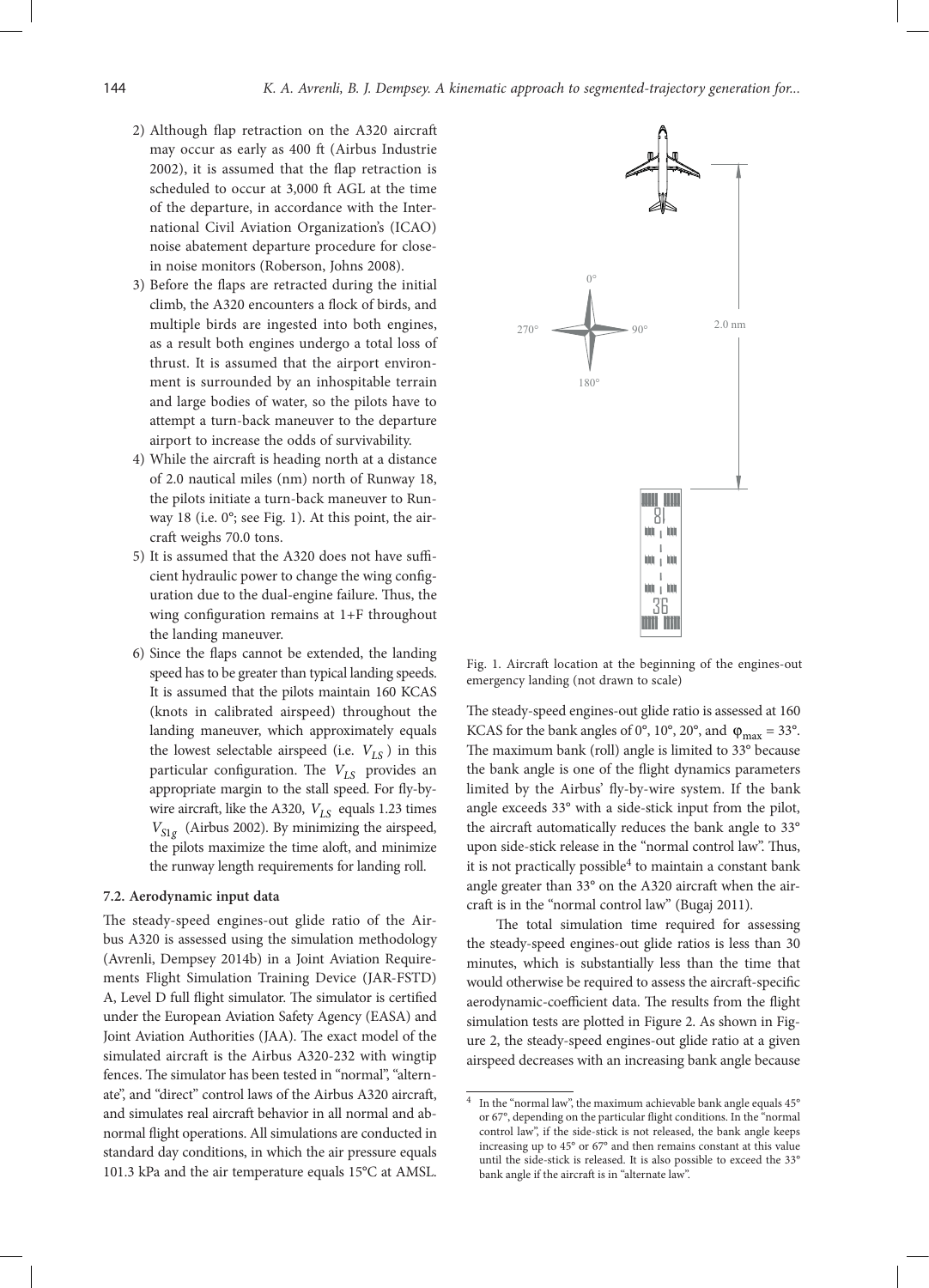

Fig. 2. Predicted engines-out glide ratio for the A320 aircraft during a steady-speed descent *(wing configuration = 1 + F, landing gear up, aircraft gross weight = 70.0 tons)*

the aircraft partially loses lift, and there is increased drag acting on the aircraft during the banked turns (Anderson 2007). A piece-wise continuous, third-degree polynomial function is fitted to the data in Figure 2 using the least squares estimation method (Weisberg 2014):

$$
\cot(\gamma)_{\nu,\varphi} = 0.000011 \cdot \varphi^3 - 0.004017 \cdot \varphi^2 + 0.009051 \cdot \varphi + 13.0 = f(\varphi)
$$
  

$$
\nu = 160KCAS, \ 0^\circ \leq \varphi \leq 33^\circ.
$$
 (13)

Equation (13) returns a coefficient of determination,  $R^2 = 1.0$ , which is plotted in Figure 2. It is used as an aerodynamic input datum for formulating the optimization problem.

#### **7.3. Modeling assumptions**

The following assumptions are incorporated into the optimization problem.

- 1) The aerodynamic roll rate of the A320 aircraft equals  $\varphi = 10^{\circ}/\text{sec}$ .
- 2) Once the flight crew configures "landing gear down", it takes no longer than 15 seconds for the landing gear to be fully extended and locked.
- 3) The aircraft is aligned with Runway 18 by the time it is 100 ft above ground level. This allows for the insertion of a "final approach waypoint", which precedes a stabilizing final approach segment. The "final approach waypoint" projects onto the beginning of Runway 18 threshold, and the landing trajectory is to be generated from the initial aircraft state to the "final approach waypoint".
- 4) The pilots configure "landing gear down" no later than 15 seconds before the aircraft reaches the "final approach waypoint".
- 5) Standard day conditions prevail during the engines-out landing, which corresponds to an air

pressure of 101.3 kPa and an air temperature of 15°C at mean sea level. If standard day conditions do not prevail, the pressure altitude is used in calculations instead of the geographic elevation. The pressure altitude can be read from the pressure altimeter of the aircraft.

The first and the second assumptions are based on the observations made in the JAR-FSTD A, Level D full flight simulator. The third assumption basically prohibits banked turns below 100 ft to prevent possible wingtip collisions with ground objects. The fourth assumption enables sufficient time for the landing gear extension prior to touchdown. The landing gear extension results in an increased drag and a reduced engines-out glide ratio (Anderson 2007). When the landing gear is fully extended in the full flight simulator, the resultant reduction in the steady-speed engines-out glide ratio is measured as being approximately 14% at 160 KCAS*.*

#### **8. Results**

# **8.1. Numerical solutions**

The optimum solution is computed using the MathWorld Software by Wolfram Research, which is a free resource built with Mathematica technology (Wolfram Research 2015). Since the optimization problem is formulated over a continuous domain, the procedure enables the computation of the global optimum solution (Price *et al*. 2005). Table 1a lists the solutions for the adjustables. Table 1b provides the predicted altitude loss for each segment, and Table 1c shows the convergence criterion. Since  $d = 0.03\% < 1.0\%$ , the convergence criterion is met in the second iteration, and the second solution is the final solution to the optimization problem.

#### **8.2. Additional altitude loss due to landing gear extension**

Table 1b shows that the predicted altitude loss in order to fly along the optimum trajectory is 2,590 ft, but this does not include the additional altitude loss due to the landing gear extension. Based on the modeling assumptions described in section 7.3, the following procedure is used to predict the additional altitude loss due to the landing gear extension.

- 1) The predicted altitude AGL vs. time is plotted over the optimum trajectory based on the solution in Table 1b. The plot is shown in Fig. 3.
- 2) Using Figure 3, the time corresponding to 15 seconds before the aircraft is at 100 ft AGL is computed. This is the moment when the pilots must have the "landing gear down" configuration.
- 3) The required altitude loss from this moment on is increased by 14%. In this example, the additional altitude loss due to the landing gear extension is predicted as  $500 \cdot 0.14 = 70 \text{ ft}$ .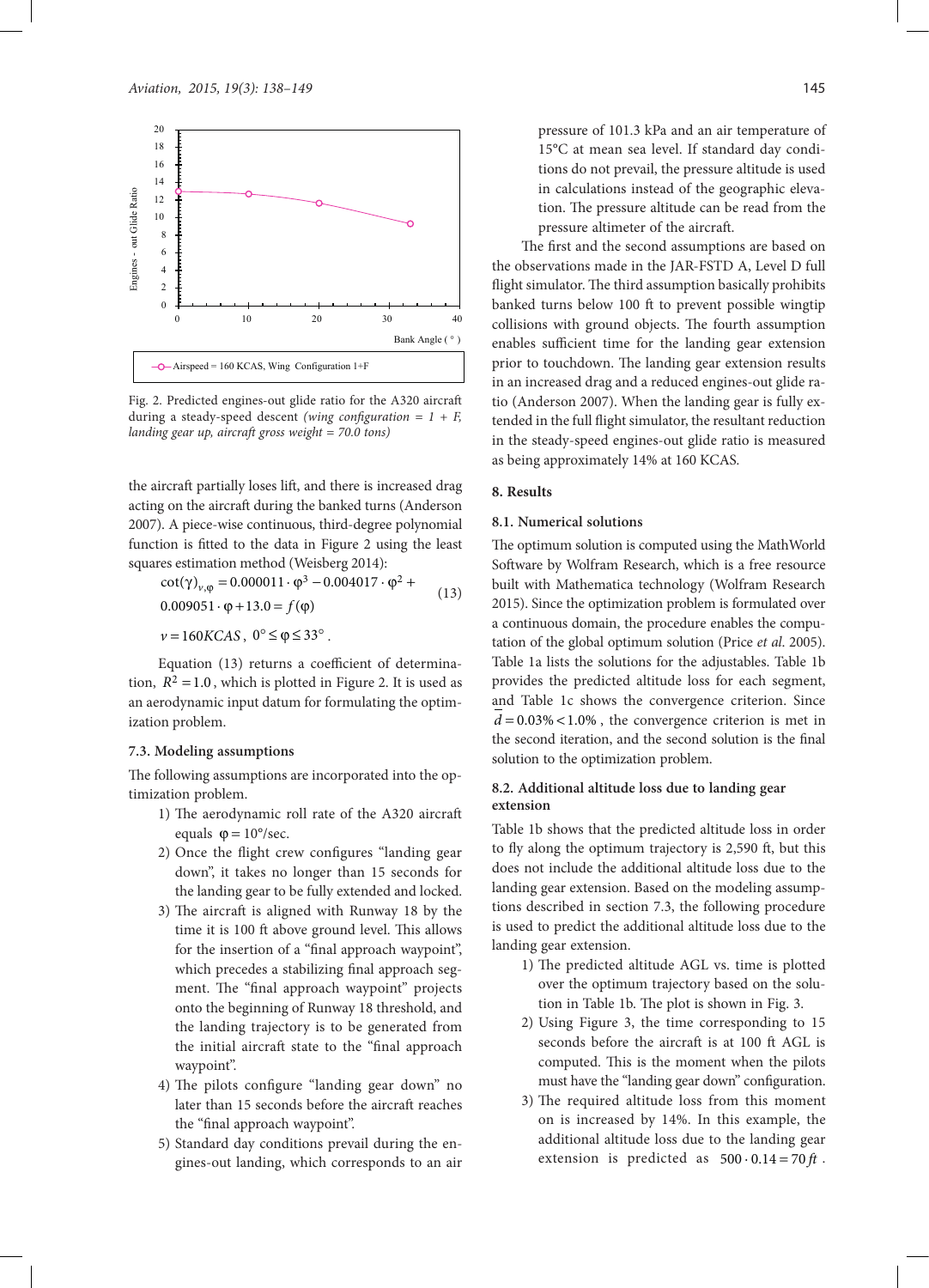Hence, the total altitude loss required for flying along the optimum trajectory is predicted as  $2,590 + 70 = 2,660 \text{ ft}.$ 

# **8.3. Interpretation of the optimum trajectory**

Figure 4 illustrates the ground tracks of the optimum segmented trajectory. The bank angle state is also shown at the beginning and end of each segment. Figure 4 shows that the optimum trajectory is divided into four distinct flight phases as follows:

- 1) an initial left-turn with a 33° bank, where the absolute change in aircraft heading equals 221°;
- 2) a wings-level, equilibrium glide for a horizontal distance of 1.2 nm;
- 3) a final 41° right turn at a 33° bank that aligns the aircraft with Runway 18;
- 4) a landing flare and a safe touchdown on Runway 18.

Table 1. Numerical solutions to the optimization problem for  $v = 160KCAS$ : (a) adjustables; (b) altitude loss; (c) convergence criterion

(a)

| No. of iteration     | 1        | $\overline{2}$ |
|----------------------|----------|----------------|
| $S_{L}$ (nm)         | $\theta$ | $\mathbf{0}$   |
| $\Delta\theta_I$ (°) | $-223$   | $-221$         |
| $\varphi_l$ (°)      | 33       | 33             |
| $S_{L_2}(nm)$        | 1.0      | 1.2            |
| $\Delta\theta_2$ (°) | 43       | 41             |
| $\varphi_2$ (°)      | 23       | 33             |
| $S_{L3}(nm)$         | $\theta$ | $\theta$       |
| $\Delta\theta_3$ (°) | $\theta$ | $\theta$       |
| $\varphi_3$ (°)      | N/A      | N/A            |
| $S_{L4}$ (nm)        | $\theta$ | $\theta$       |
| (b)                  |          |                |

| No. of iteration                          | 1            | $\overline{2}$ |
|-------------------------------------------|--------------|----------------|
| $\Delta Z_{L}$ (ft)                       | 0            | 0              |
| $\Delta Z_{Ti,1}\left(\mathit{ft}\right)$ | 80           | 84             |
| $\Delta Z_{C_l}$ (ft)                     | 1,360        | 1,422          |
| $\Delta Z_{T_{1,2}}(ft)$                  | 80           | 84             |
| $\Delta Z_{I_2}$ (ft)                     | 463          | 561            |
| $\Delta Z_{T_{2,2}}(ft)$                  | 51           | 82             |
| $\Delta Z_{C_2}$ (ft)                     | 298          | 175            |
| $\Delta Z_{T_{23}}(ft)$                   | 51           | 82             |
| $\Delta Z_{I_3}$ (ft)                     | $\theta$     | $\theta$       |
| $\Delta Z_{T_{23}}(ft)$                   | $\mathbf{0}$ | $\mathbf{0}$   |
| $\Delta Z_{C_3}$ (ft)                     | $\theta$     | $\theta$       |
| $\Delta Z_{T_{3,4}}$ (ft)                 | $\theta$     | $\theta$       |
| $\Delta Z_{I.4}$ (ft)                     | $\mathbf{0}$ | $\mathbf{0}$   |
| $\Delta Z_{I_5}$ (ft)                     | 100          | 100            |
| <b>TOTAL</b>                              | 2,483        | 2,590          |

| (c)                       |       |       |
|---------------------------|-------|-------|
| No. of iteration          | 1     | 2     |
| $\overline{v}T,1$<br>(kt) | 164.2 | 164.3 |
| $\overline{v}_{T,2}$ (kt) | 160.7 | 160.6 |
| $\overline{v}_{T,3}$ (kt) | N/A   | N/A   |
| (%)                       | N/A   | 0.03  |



Fig. 3. Computation of additional altitude loss due to the landing gear extension

#### **8.4. ATC commands for the optimum trajectory**

Since the autopilot of the A320 aircraft disengages in the total loss of thrust emergency (Baltic Aviation… 2013), the optimum landing trajectory has to be followed by the pilots manually. The pilots can be guided over the optimum landing trajectory through standard and simple ATC commands. In order to generate the ATC commands, the following procedure is applied.

- 1) The altitude loss is plotted versus the aircraft heading over the optimum trajectory as shown in Figure 5.
- 2) Using Figure 5, the altitude loss corresponding to the beginning of a heading change is computed. For instance, the heading change from 139° to 180° has to be initiated at an altitude loss of approximately 2,150 ft (Fig. 5).
- 3) Using the results from Figure 5, the altitude AGL corresponding to the beginning of a heading change is computed. For example, if the emergency landing starts at an altitude of 2,700 ft AGL, the heading change from 139° to 180° has to be initiated at approximately 550 ft AGL.
- 4) The ATC command requiring the heading change is issued to the pilot-in-command shortly before the aircraft descends to the predicted altitude at which the heading change has to be initiated. For example, if the emergency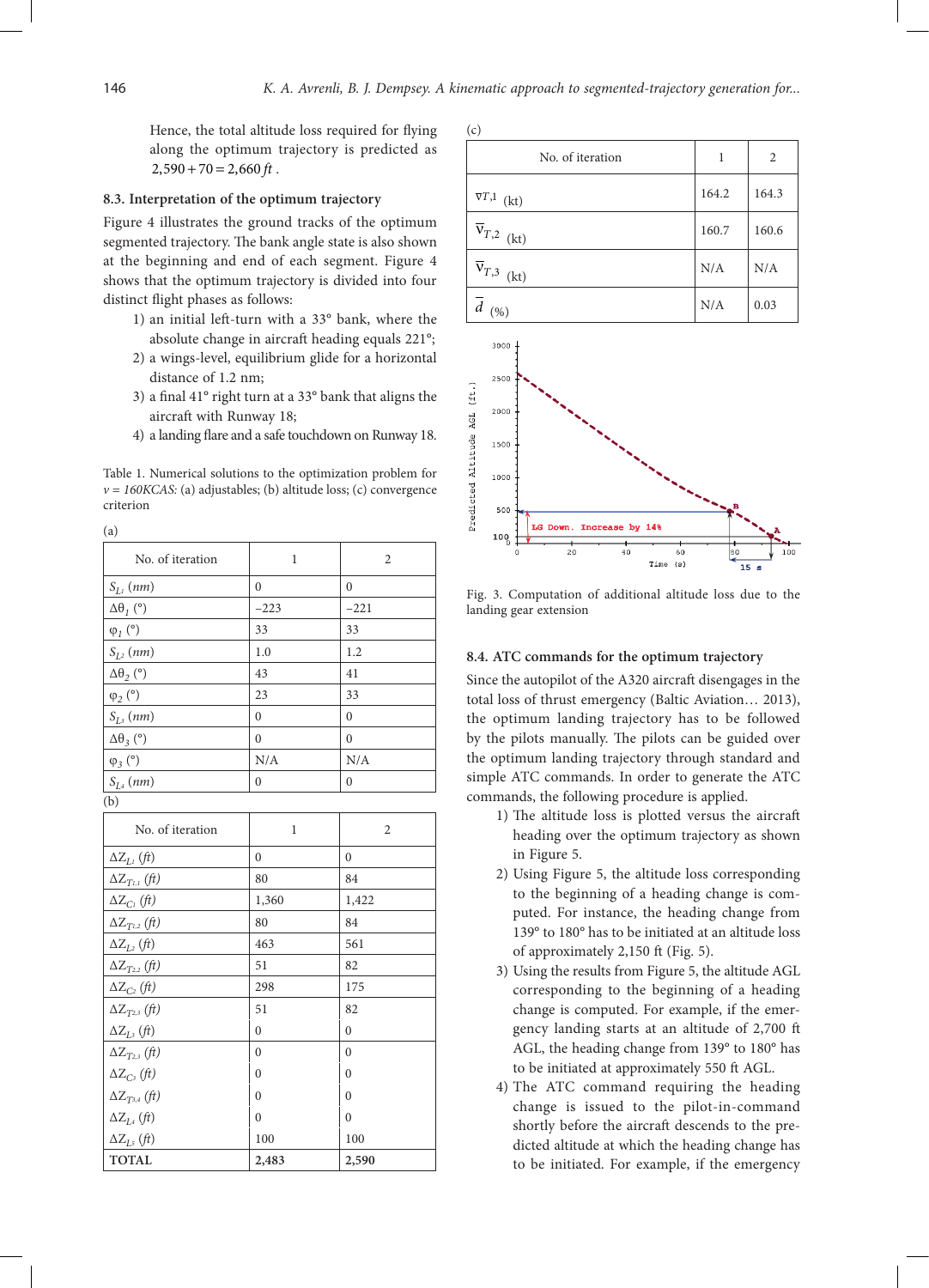landing starts at an altitude of 2,700 ft AGL, the command "turn right heading 180° at 33° bank" is issued shortly before the aircraft descends to 550 ft AGL. The altitude AGL can be obtained from the aircraft's radar altimeter.

The following section utilizes the oral ATC commands to validate the accuracy of the optimum landing trajectory in full flight simulator of an A320.



Fig. 4. Ground tracks for the optimum engines-out landing trajectory at 160 KCAS (aircraft gross weight = 70.0 tons, no wind, standard day conditions)



Fig. 5. Change in altitude versus aircraft heading over the optimum landing trajectory

#### **9. Validation of the results**

flight simulation tests are conducted to find out if the kinematic algorithm accurately estimates the altitude loss required for flying along the optimum trajectory. The simulations are conducted in the JAR-FSTD A, Level D full flight simulator described in section 7.2.

All simulations are conducted in standard day conditions. Three type-rated A320 pilots participated in the flight simulation tests. A typical simulation run starts with freezing the aircraft position at 2.0 nautical miles from the runway threshold at an altitude of 2,700 ft AGL. The aircraft weight is frozen at 70.0 tons throughout the simulations, and the aircraft heading is initially frozen at  $0^\circ$ . The wing configuration is set to 1+F, and the landing gear is initially fully retracted. The simulator is programmed to simulate dual-engine failure on the A320. When the dual-engine failure results in a total loss of thrust, both the aircraft's position and heading are "released", and the aircraft starts an engines-out glide at 160 KCAS. From this moment on, one of the three typerated A320 pilots flies the aircraft, while one member of the research team issues the following ATC commands to the pilot-in-command:

- turn left heading 139° with 33° bank, maintain 160 KCAS;
- maintain present heading and speed, descend to 550';
- turn right heading 180° with 33° bank, maintain 160 KCAS;
- landing gear down *(at 600 ft AGL)*;
- clear to land on Runway 18.

After each run, the simulator plots the ground tracks and the descent profile of the A320 aircraft. Using the plots of the ground tracks, the research team verifies that the landing trajectory is simulated properly. Using the plots of the descent profile, the research team measures the total altitude loss rounded up to the nearest 50 ft. The average simulated altitude loss is found as 2,600 ft, which differs from the predicted altitude loss of 2,660 ft by 2.3 percent. Hence, the kinematic method can accurately estimate the altitude loss required for flying along the optimum trajectory.

#### **10. Uncertainty analysis**

To be of practical value, the optimum trajectory should not be overly sensitive to the assumed aerodynamic parameters, such as the assumed roll rate (Hoffren, Raivio 2000). In the example, the optimum trajectory is computed assuming an aerodynamic roll rate of  $\varphi =$ 10°/sec. The goal of this section is to find out how the required altitude loss would change when different roll rates are assumed. For this purpose, the optimum trajectory is re-computed based on the roll rates of  $\varphi$  = 12.5°/sec, and  $\varphi = 7.5$ °/sec. The resulting altitude vs. time histories are plotted in Figure 6, which shows that the predicted altitude loss remains virtually the same for the assumed roll rates of  $\varphi = 12.5^{\circ}/\text{sec}$ ,  $\varphi = 10.0^{\circ}/$ sec and  $\varphi = 7.5^{\circ}/\text{sec}$ . The resultant relative difference in the required altitude loss is in the order of  $\pm 0.6$  percent, and is trivial. Therefore, the kinematic method is not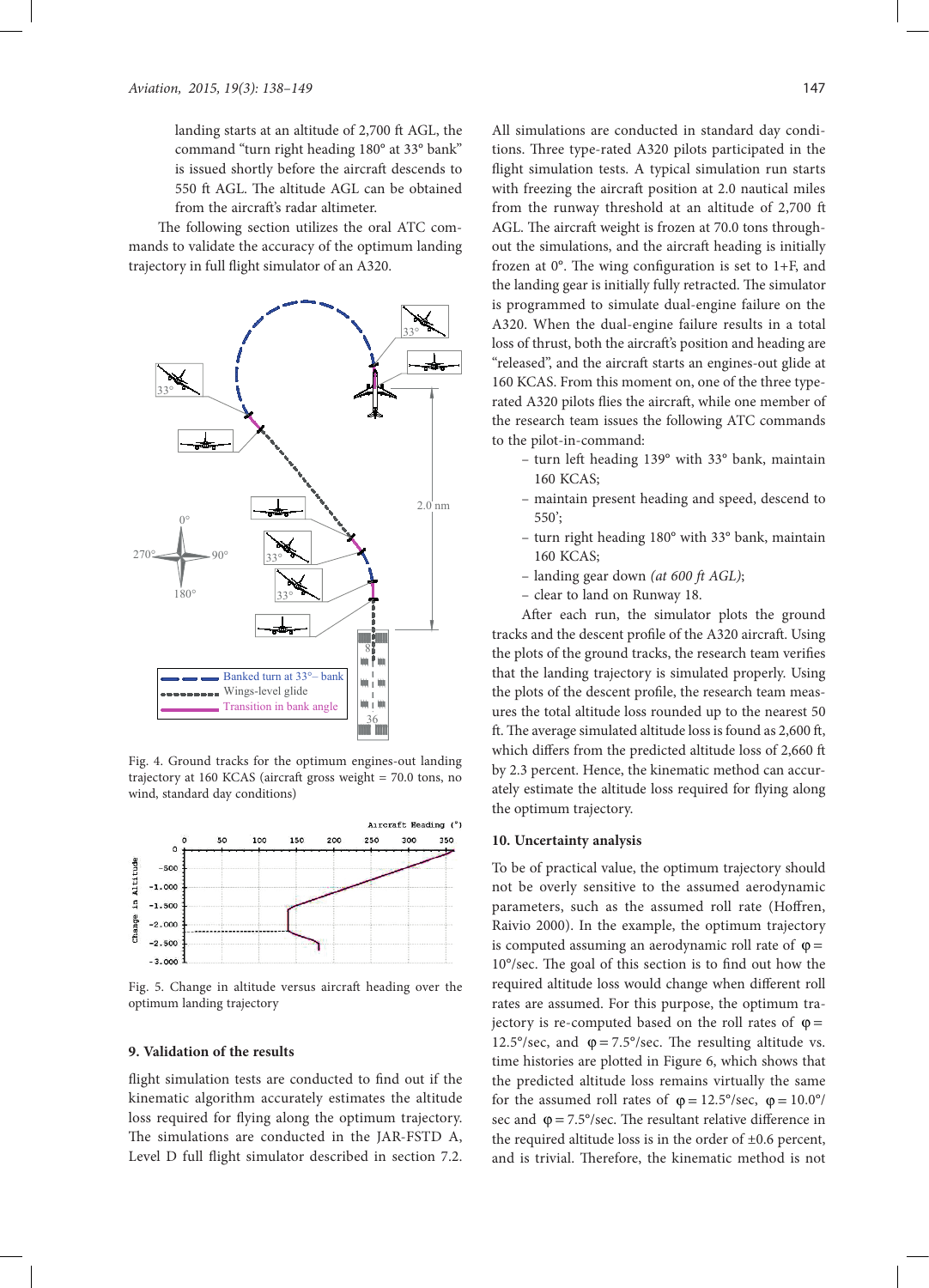sensitive to the assumed roll rate, and is promising for real-world applications.



Fig. 6. Altitude above ground level vs. time for the optimum engines-out landing trajectory at 160 KCAS (no wind)

# **11. Limitations**

While the kinematic methodology is applicable to virtually all possible events of the total loss of thrust, it is primarily intended for an emergency at a low altitude, since an engine failure due to a bird strike is most likely to occur below 5,000 ft AGL (Avrenli, Dempsey 2014a). If a total loss of thrust occurs at an altitude higher than 10,000 ft AMSL, a compressibility correction (i.e.  $\Delta V_C$ ) needs to be incorporated into the methodology, which would marginally increase the required computational time (Blake 2009b).

Another limitation of the methodology is that the optimum landing trajectory is computed based on a minimized altitude loss. However, cases may occur in which the aircraft's altitude is greater than that required for flying along the optimum trajectory. In such a case, the methodology does not provide guidance on the excess altitude dissipation, and the flight crew would have to dissipate the excess altitude by applying one or more of the following strategies:

- early extension of the landing gear;
- $-$  flaps extension<sup>5</sup> (if the aircraft has sufficient hydraulic power);
- a side-slip maneuver, as in the case of Air Canada Flight 143 (Williams 2003);
- s-turn maneuvers, as in the case of Air Transat Flight 236 (AAPID 2003).

# **12. Conclusions and recommendations**

– This study adopted a kinematic approach to trajectory optimization for the total-loss-of-thrust emergency, which particularly endangers contemporary twin-engine jets with reduced engine redundancy.

- Contrary to current trajectory optimization methods, the kinematic method does not require aircraft-specific aerodynamic-coefficient data. Hence, it is readily applicable to commercial jets, for which the aerodynamic-coefficient data is not released.
- In the event of a total loss of thrust, the kinematic method computes the minimum-altitude-loss trajectory to an accessible landing site through an iterative procedure that converges rapidly.
- To guide the pilots over the optimum trajectory, the method generates standard ATC commands that are simple to follow in an emergency.
- Flight simulation tests show that the method can compute the optimum trajectory with less than a 3.0 percent error for the Airbus A320 aircraft, which is the best-selling commercial jet as of May 2015 (Airbus Industrie 2013; The Boeing… 2013).

For future research, the following are recommended:

- the method can be developed to provide guidance on the excess altitude dissipation.
- using the findings, an adaptive flight planner can be developed for a real-time trajectory optimization in the total-loss-of-thrust emergency.
- the designed experiment can be conducted in a full flight simulator to test if the adaptive flight planner significantly increases the odds of a safe touchdown in the event of a total loss of thrust.

#### **Disclaimer**

The results presented in this paper are not verified by the Airbus Industry, which is the manufacturer of the Airbus A320 aircraft. Therefore, the findings are not intended for real flight purposes.

#### **References**

- AAPID. 2003. *All engines-out landing due to fuel exhaustion, Air Transat, Airbus A330-243 Marks C-GITS, Lajes, Azores, Portugal, 24 August 2001*. Aviation Accidents Prevention and Investigation Department of Portugal.
- Adler, A.; Bar-Gill, A.; Shimkin, N. 2012. Optimal flight paths for engine-out emergency landing, in *Proceedings of the 24th Chinese Control and Decision Conference, CCDC,* 23– 25 May 2012, Taiyuan, China.

http://dx.doi.org/10.1109/ccdc.2012.6244461

- Airbus Industrie. 2002. *Getting to grips with aircraft perform*ance. 1<sup>st</sup> ed. Toulouse: Flight Operations Support & Line Assistance.
- Airbus Industrie. 2013. *A320 orders & deliveries* [online], [cited 2 January 2014]. Available from Internet: http://www.airbus.com/aircraftfamilies/passengeraircraft/a320family/ a320/
- Anderson, J. D. 2007. *Fundamentals of aerodynamics*. 4th ed. New York: McGraw-Hill.

 $^{\rm 5}\,$  If the flaps are extended during the engines-out landing maneuver, the optimum landing trajectory has to be recomputed based on the aerodynamic performance of the aircraft in the newly configured flap setting.